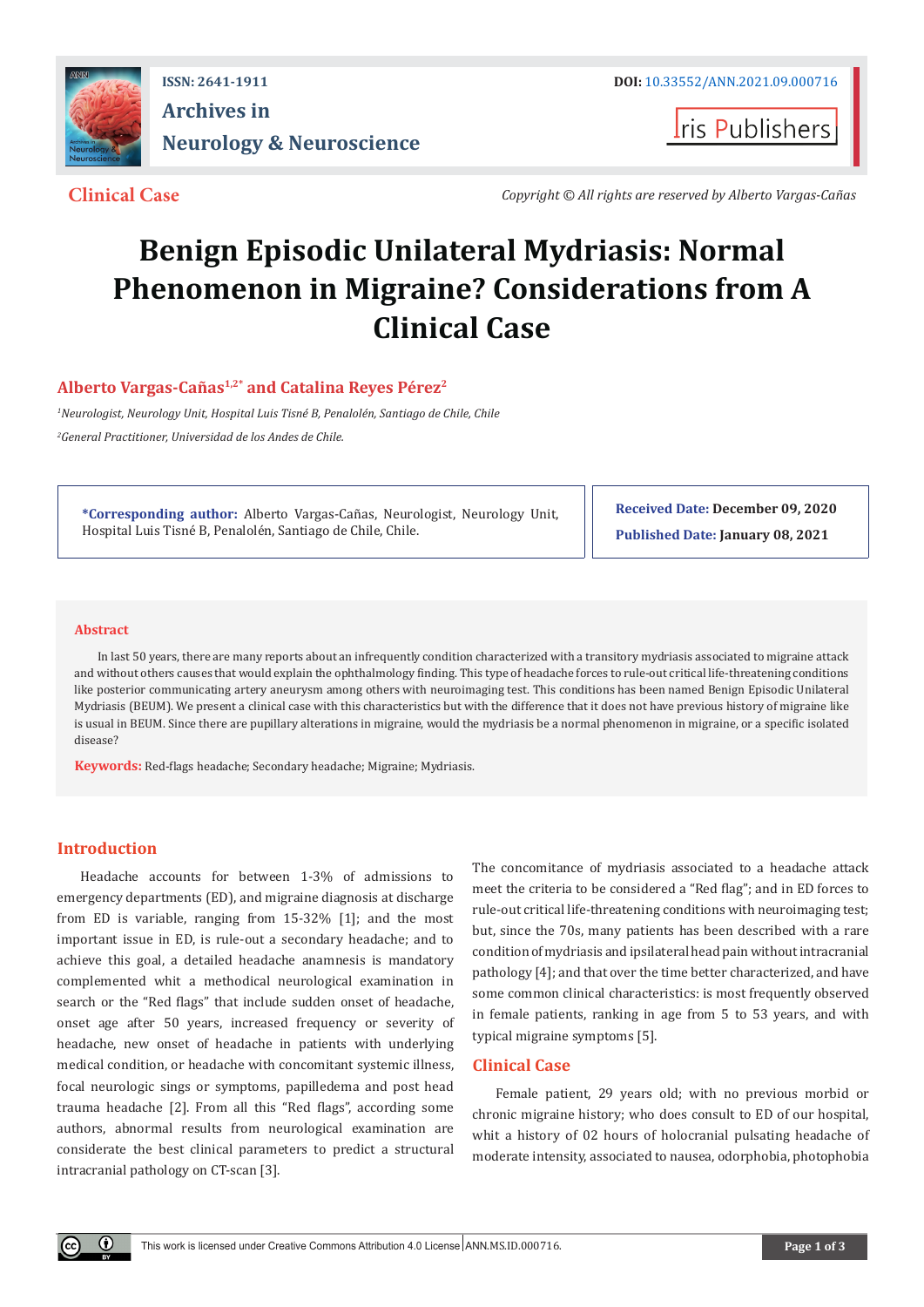and right blurred vision. The neurological examination show a right mydriasis no reactive to light (Figure 1).

There was no red eye, palpebral retraction or ptosis, and extraocular movements and vision were normal (Figure 2).



**Figure 1:** Right mydriasis not reactive to light.



**Figure 2:** Image showing normal oculomotility.

A CT angiography of the cerebral and neck arteries was made, with negative findings for hemorrhage, intracranial expansive process and aneurysmal dilatations. According local ED protocols, the patient was treated with intravenous steroids and ketoprophen. Symptoms resolve in 02 hours, and the mydriasis in 12 hours. Patient was discharged to home.

#### **Discussion**

BEUM is characterized by pupillary dilation that occurs with transient and intermittent, reversible episodes; associated or not with headache, and without other neurological alarm symptoms or signs [6]. In most cases, it occurs in patients with a personal or family history of migraine [5]; and it is more common in young women [7], although there are cases reported in children [8].

The attacks of BEUM, may be associated with other visual symptoms, like blurred vision, orbital pain, red eye and photophobia; with variable duration of the episode from minutes to days and even more to a week. In most cases, it is unilateral in presentation, but can even alternate in in different episode [9].

Our clinical case, meet many of this criteria like female gender, young age, unilateral ocular findings, blurred vision, nausea, photophobia, and migraine headache findings. Especially attention in our patient was the fact of a migraine debut, and no personal history of migraine.

The pathophysiology of BEUM is not fully understood; the first descriptions assumed that it is a variant of ophthalmoplegic migraine (OM) [4], and until some years ago, this idea was sustained because the OM has ptosis, diplopia, divergent strabismus and pupillary alteration [10]. This last finding, is explained by intrinsic function alteration of third cranial nerve without comprise of external motility [11]. Other authors, considered the BEUM like a migraine with aura, due is a transient and reversible focal neurological symptom that usually precedes or sometime accompany the headache [10]. But, in contraposition, some reports considered the BEUM a symptom associated with migraine without aura just like photophobia, odorphobia among others [5]. This point of view, is supported by conclusions from literature that suggest pupil size and response in migraine headache suffers have a subtle sympathetic and parasympathetic pupil abnormalities [12- 14], specifically a parasympathetic hypoactivity of the iris sphincter vs sympathetic hyperactivity in the iris dilator with the consequent mydriasis. Is it possible that our clinical case meet this criterion?